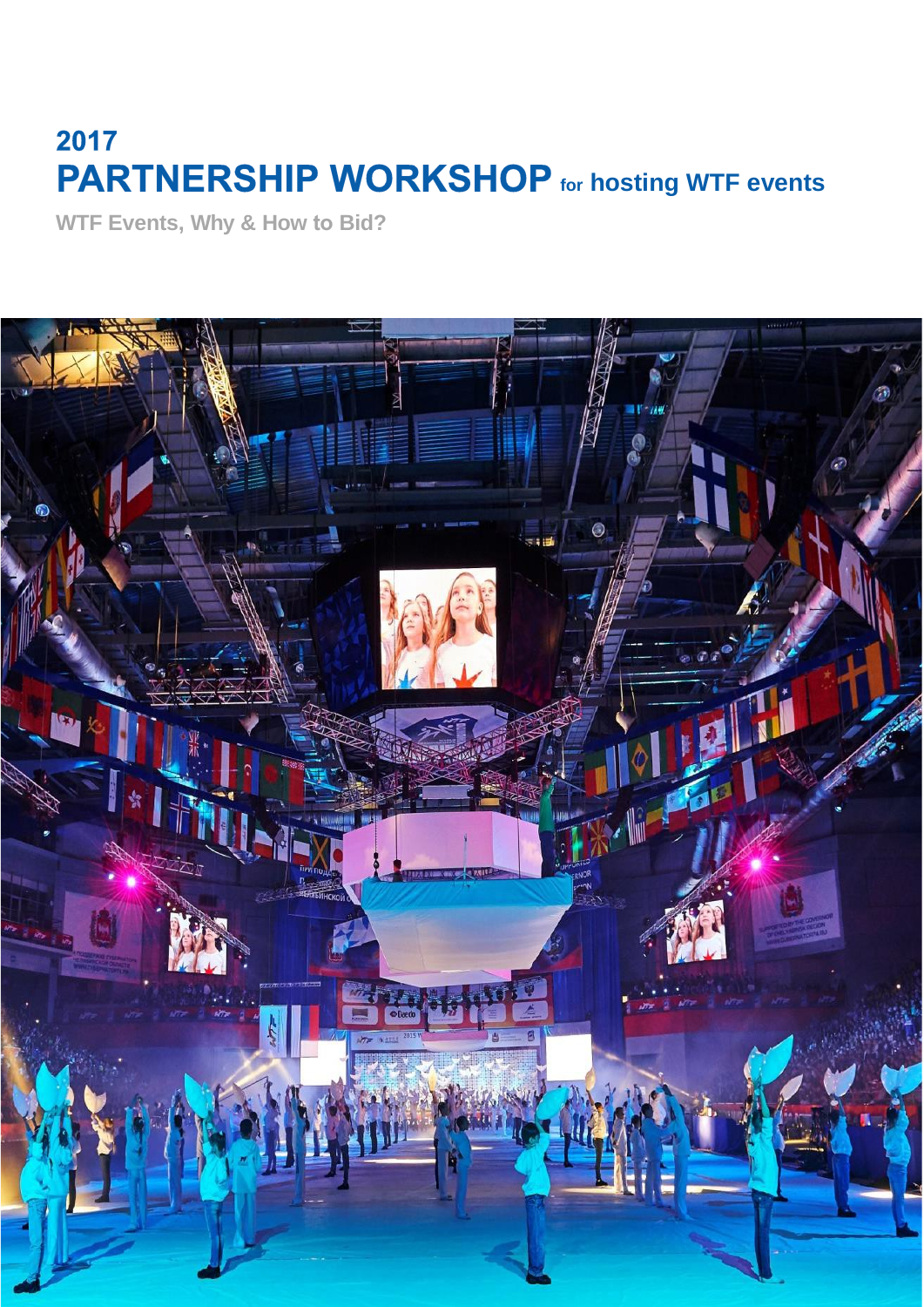

## **Overview**

- Date: 26 June 2017 (Mon), 13:00 18:00
- Venue: Large Auditorium, 1st Floor, Administration Center, Taekwondowon
	- Address: Taekwondowon, Musel-ro, 1482 Seolcheon-myeon, Muju-gun, Jeonbuk, Korea

\* For more information, please refer to following link.<http://www.tkdwon.kr/eng/>

#### **Background**

The World Taekwondo Federation (WTF) has initiated an innovative host city selection process which will allow the WTF and potential hosts ("Partners") to enter into a dialogue in order to ensure that the WTF Events fit into a city's long-term development agenda.

In this regard, the WTF is organizing the second edition of the Partnership Workshop under the theme of "WTF Events, Why and How Bid?". This workshop will provide an opportunity for the WTF and potential hosts to better understand and clarify each other's expectations and objectives from the earliest stage.

## **Objectives**

- To educate potential hosts on the new concept and process of the WTF events
- To outline the lifecycle of WTF Events for WTF Member National Associations and host cities
- To share information on the benefits and the commercial opportunities for stakeholders of hosting WTF Events

#### **Registration**

- To register, please find the *Registration Form* at the following link and submit it to WTF Event Department (bid@wtf.org) **by no later than 31 May 2017**.
	- [http://www.worldtaekwondofederation.net/wp-content/uploads/2016/12/Partnership-](http://www.worldtaekwondofederation.net/wp-content/uploads/2016/12/Partnership-Workshop-2017_Registration-Form.doc)[Workshop-2017\\_Registration-Form.doc](http://www.worldtaekwondofederation.net/wp-content/uploads/2016/12/Partnership-Workshop-2017_Registration-Form.doc)
- "WTF Events Bid Manual" will be provided in hard copy to those who register before the deadline.
- The registration is free of charge but all the participants need to cover their own travel and accommodation expenses.